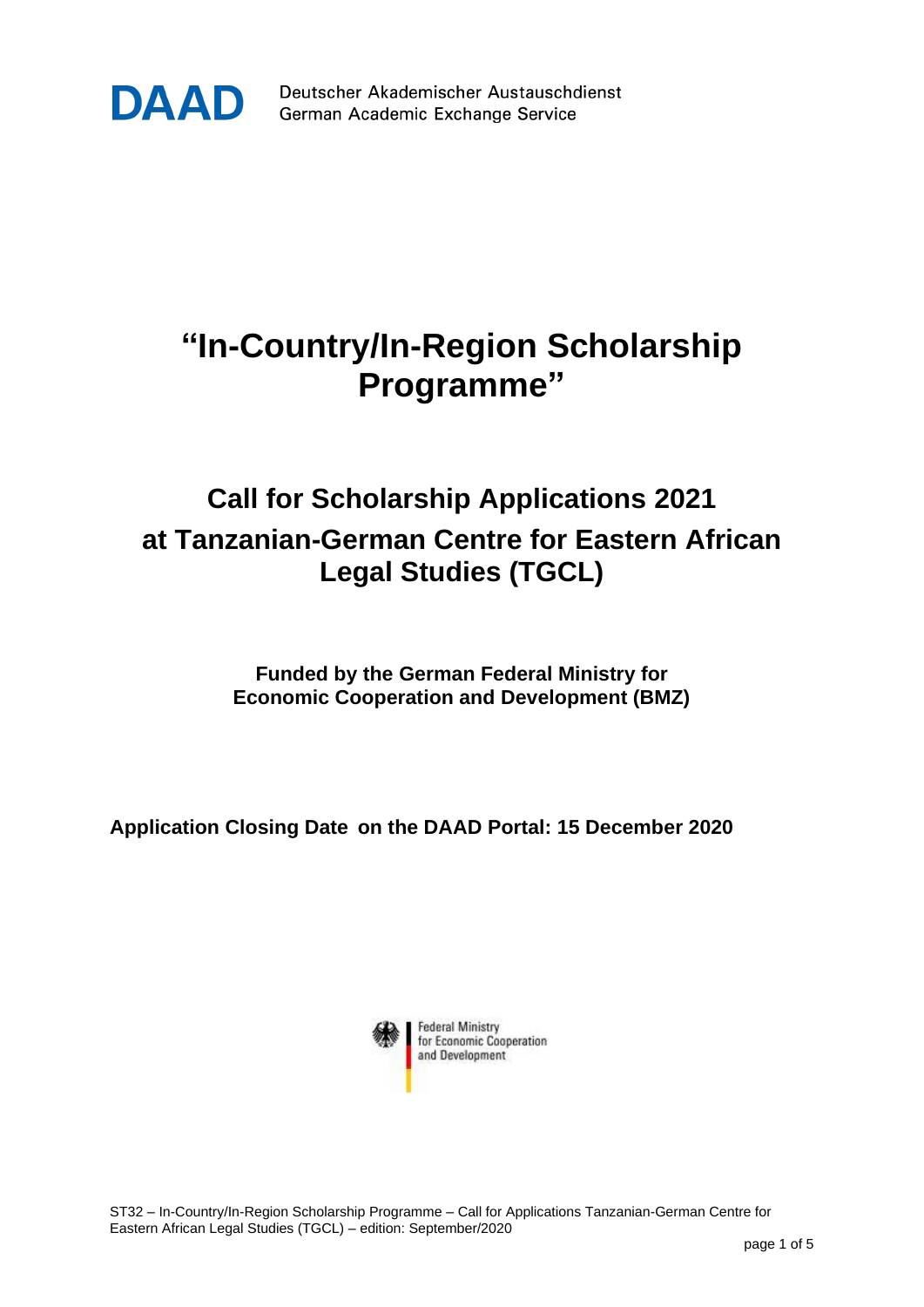

## **Programme Objectives**

The programme aims at fostering strong, internationally oriented higher education systems in Sub-Saharan Africa with the capacity to contribute to sustainable development. To this end, scholarships are granted for development-related Master or doctoral studies for individuals who plan to pursue a career in teaching and/or research at a higher education institution in Sub-Saharan Africa.

By training future academic and professional leaders, the programme contributes to the following **long-term impacts:**

- Qualified professionals' involvement in the solution of development-related problems in Sub-Saharan Africa.
- Graduates strengthening education and research in Sub-Saharan Africa.
- Structural strengthening and regional networking of partner institutions and partner universities

To achieve these long-term impacts, the following outcomes have been formulated as programme objectives:

| <b>Programme objective 1:</b> Graduates have qualified to take over responsible<br>positions in or for their region of origin |
|-------------------------------------------------------------------------------------------------------------------------------|
| <b>Programme objective 2:</b> The participation of women and underprivileged<br>groups is reinforced                          |
| <b>Programme objective 3:</b> Organizational, financial and personal capacities of<br>partner institutions are strengthened   |

As part of the "In-Country/In-Region Scholarship Programme" DAAD offers scholarships for Master studies. The programme is funded by the German Federal Ministry of Economic Cooperation and Development (BMZ) and aims at university staff in the first line, without neglecting the public sector demand of academically trained personnel.

The target group for scholarships are graduates from Sub-Saharan Africa with a first academic degree who want to pursue Master's courses, either

• in their home country

(**In-Country scholarships** are aimed at students who study in their home country or in the country for which they have a residence permit).

- or -

• in another Sub-Saharan African country

(**In-Region scholarships** are aimed at students who want to participate in a study programme in a country of their home region (here: Tanzania/outside their home country).

It has been agreed upon that DAAD cooperates with Tanzanian-German Centre for Eastern African Legal Studies by offering up to **5 In-Country/In-Region Scholarships** for Master studies at Tanzanian-German Centre for Eastern African Legal Studies (TGCL) for the intake 2021.

The awarding of scholarships will be subject to the provision of funds.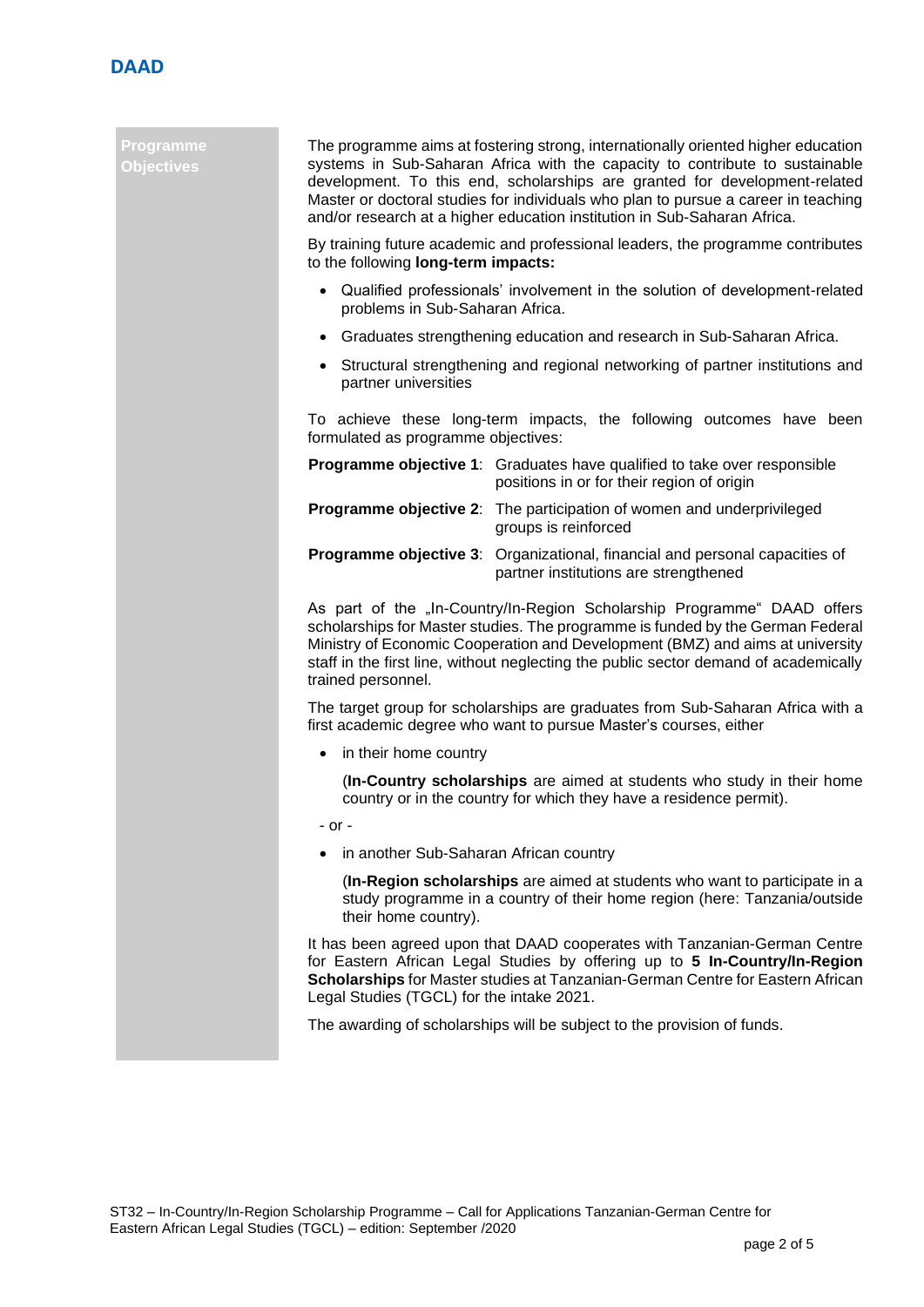

| <b>Application</b>                                   | Applicants must meet the following DAAD criteria:                                                                                                                                                                                                   |  |  |
|------------------------------------------------------|-----------------------------------------------------------------------------------------------------------------------------------------------------------------------------------------------------------------------------------------------------|--|--|
| requirements                                         | have successfully completed generally a three-year university Bachelor's<br>$\bullet$<br>degree with above average results (at least: Second Class/Upper Division)                                                                                  |  |  |
|                                                      | clearly show motivation and strong commitment<br>$\bullet$                                                                                                                                                                                          |  |  |
|                                                      | have thorough knowledge of the language of instruction<br>$\bullet$                                                                                                                                                                                 |  |  |
|                                                      | have generally completed their last university degree not more than 6 years<br>$\bullet$<br>ago at the time of application                                                                                                                          |  |  |
|                                                      | must be nationals or permanent residents of a Sub-Saharan African country                                                                                                                                                                           |  |  |
|                                                      | • should generally be a) staff member of a public university, b) candidate<br>considered for teaching or research staff recruitment, c) from the public<br>sector and/or d) Alumni of the DAFI-programme                                            |  |  |
|                                                      | Female applicants and candidates from less privileged regions or groups are<br>especially encouraged to participate in the programme.                                                                                                               |  |  |
|                                                      | Scholarships are initially granted for one year and can be extended to a maximum<br>of the regular period of study upon receipt of an application for extension. Scholars<br>must demonstrate satisfactory progress before an extension is granted. |  |  |
|                                                      | Please note: Tanzanian-German Centre for Eastern African Legal Studies (TGCL)<br>might have additional requirements for admission to the university.                                                                                                |  |  |
| <b>Eligible fields</b>                               | The In-Country/In-Region Scholarship Programme supports studies in subject<br>areas with strong relevance to national development.                                                                                                                  |  |  |
|                                                      | The scholarships at Tanzanian-German Centre for Eastern African Legal Studies<br>(TGCL) are available in the following field:                                                                                                                       |  |  |
|                                                      | Master's in laws (LLM)                                                                                                                                                                                                                              |  |  |
| <b>Place of tenure</b>                               | Tanzanian-German Centre for Eastern African Legal Studies (TGCL), Tanzania                                                                                                                                                                          |  |  |
| <b>Duration and</b><br>Commencement                  | The duration of the Master programme is generally one year (regular period of<br>studies) and is usually starting in November 2021                                                                                                                  |  |  |
| <b>Application and</b><br><b>Selection Procedure</b> | The application process contains two steps. Please be aware of the DAAD<br>application deadline as well as TGCL's deadline.                                                                                                                         |  |  |
|                                                      | First step:                                                                                                                                                                                                                                         |  |  |
|                                                      | Applicants must apply for the scholarship via the DAAD portal. Applicants are<br>asked to log into the DAAD portal, register themselves and submit a DAAD<br>application. DAAD Deadline: 15 December 2020.                                          |  |  |
|                                                      |                                                                                                                                                                                                                                                     |  |  |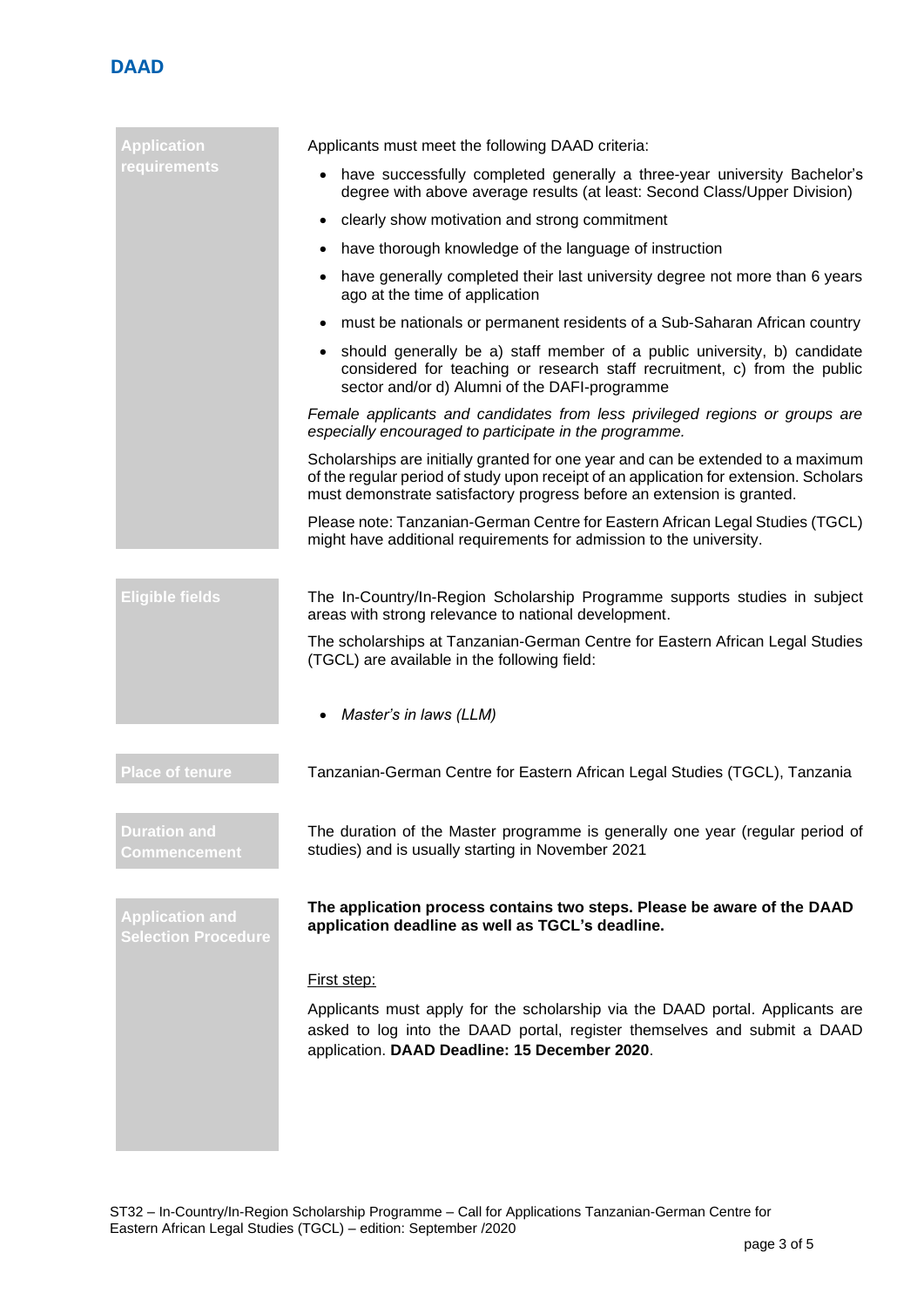The link to the DAAD portal is [https://portal.daad.de/sap/bc/bsp/sap/z\\_set\\_cookie/setcookie.htm?fund\\_ar=s](https://portal.daad.de/sap/bc/bsp/sap/z_set_cookie/setcookie.htm?fund_ar=stv&id=57572500) [tv&id=57572500](https://portal.daad.de/sap/bc/bsp/sap/z_set_cookie/setcookie.htm?fund_ar=stv&id=57572500)

Parallel to this process, applicants must at the same time apply for admission at TGCL using the contacts and the method that is prescribed by the institution**. TGCL has set its own deadlines.** Please inform yourself about the respective admission processes at the host institution.

Only complete applications made to both the DAAD and to TGCL will be reviewed.

\*Please note: In some countries in Sub-Saharan Africa, a document from the Qualifications Authority for previous studies undertaken outside the respective country must be submitted for admission to the universities (e.g. Accreditation from Tanzania Commission for Universities in Tanzania). Please note that the application for these documents may take long and that it is the applicant's responsibility to get informed at an early stage in order to receive the documents from the respective authorities in time.

DAAD will conduct a formal examination of the applications received via the DAAD portal according to DAAD criteria. Only the list of applicants who meet the DAAD application requirements will be availed to TGCL for the next step.

## Second Step:

TGCL will screen, pre-select and shortlist the applicants. A detailed report consisting of the shortlisting procedure, the entire list of applicants, the ranked shortlist and the shortlisting panel members will be availed to DAAD. The ranked shortlist will contain preferably triple (at least double) the number of scholarships that have been attributed to the institution.

DAAD reserves the right of final selection.

Documents to be submitted for the DAAD scholarship application in English:

- DAAD application form duly filled in (available in the DAAD-Portal)
- Curriculum vitae (please use the European specimen form at [http://europass.cedefop.europa.eu\)](http://europass.cedefop.europa.eu/), including a list of publications (if applicable).
- Recommendation letter by university lecturer
- Letter of admission from the host university / institution / network
- Certified copies of university degree certificates including transcripts
- Letter of motivation and a timetable (if applicable: mentioning the planned research stay in Germany, see "Additional benefits")
- Copy of the passport
- If available, information on the recognition of the university degree certificates in the host country
- If applicable, information on the UNHCR registration as refugee

\*Please note: The scholarship only becomes effective as soon as the Admission Letter from the university is issued. This must be submitted to the DAAD Portal as soon as possible and is part of a complete application.